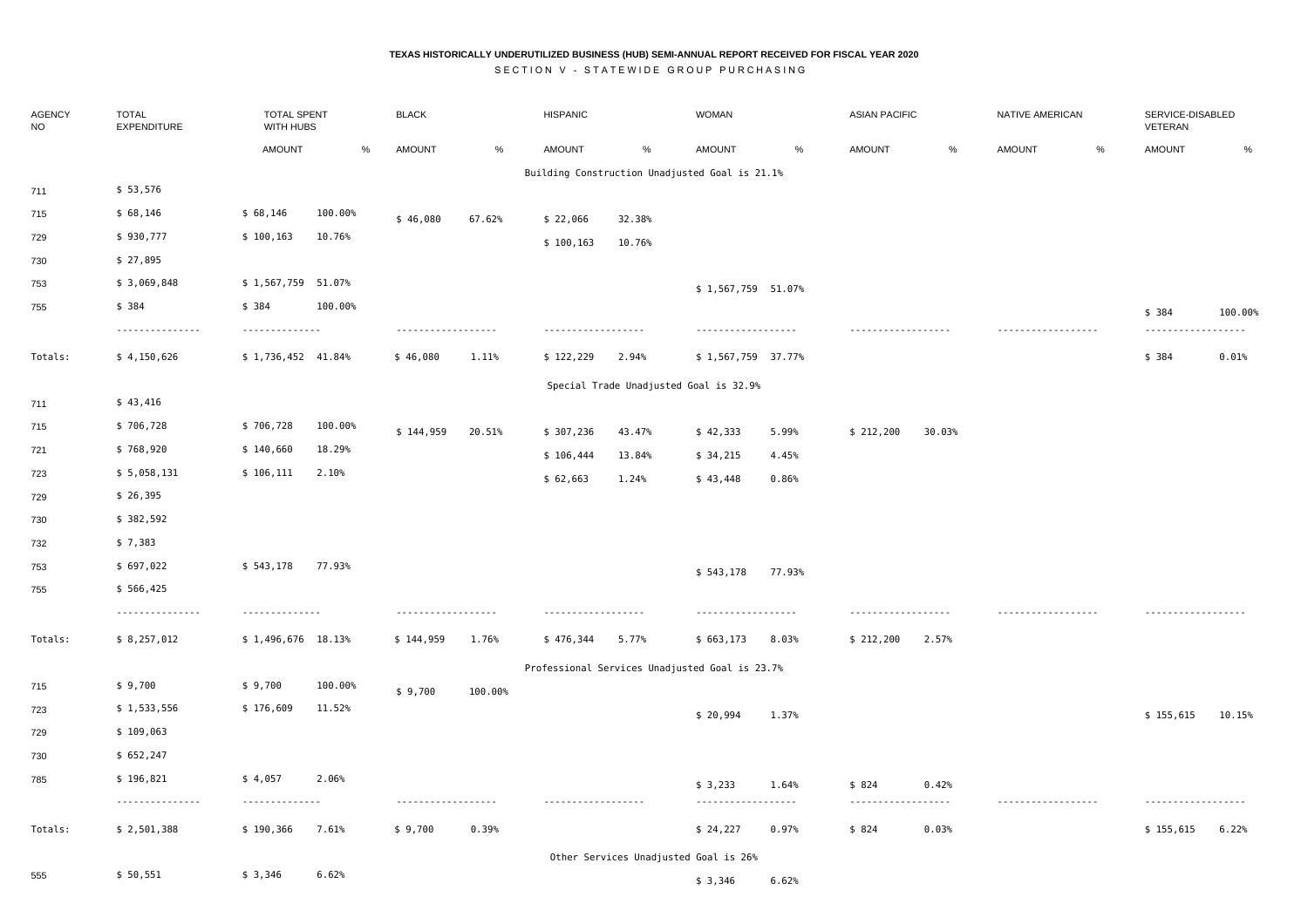| <b>AGENCY</b><br><b>NO</b> | <b>TOTAL</b><br><b>EXPENDITURE</b> |                     | <b>TOTAL SPENT</b><br>WITH HUBS |                     |         | HISPANIC            |        | <b>WOMAN</b>                                  |        | <b>ASIAN PACIFIC</b> |        | NATIVE AMERICAN |       | SERVICE-DISABLED<br>VETERAN |       |
|----------------------------|------------------------------------|---------------------|---------------------------------|---------------------|---------|---------------------|--------|-----------------------------------------------|--------|----------------------|--------|-----------------|-------|-----------------------------|-------|
|                            |                                    | <b>AMOUNT</b><br>%  |                                 | <b>AMOUNT</b>       | %       | <b>AMOUNT</b>       | $\%$   | <b>AMOUNT</b>                                 | %      | <b>AMOUNT</b>        | %      | <b>AMOUNT</b>   | %     | AMOUNT                      | %     |
| 556                        | \$14,147                           | \$1,037             | 7.33%                           |                     |         |                     |        | \$1,037                                       | 7.33%  |                      |        |                 |       |                             |       |
| 557                        | \$ 57,637                          | \$23                | 0.04%                           |                     |         | \$23                | 0.04%  |                                               |        |                      |        |                 |       |                             |       |
| 575                        | \$17                               | \$17                | 100.00%                         | \$17                | 100.00% |                     |        |                                               |        |                      |        |                 |       |                             |       |
| 711                        | \$184,868                          | \$67,176            | 36.34%                          |                     |         |                     |        | \$62,576                                      | 33.85% |                      |        |                 |       | \$4,600                     | 2.49% |
| 712                        | \$65,957                           | \$34,070            | 51.66%                          | \$3,541             | 5.37%   | \$ 66               | 0.10%  | \$26,623                                      | 40.36% | \$3,840              | 5.82%  |                 |       |                             |       |
| 715                        | \$768,509                          | \$390,529           | 50.82%                          | \$ 273,211          | 35.55%  | \$96,158            | 12.51% | \$15,960                                      | 2.08%  |                      |        | \$5,200         | 0.68% |                             |       |
| 720                        | \$283,449                          | \$283,449           | 100.00%                         | \$23,049            | 8.13%   | \$7,361             | 2.60%  | \$22,639                                      | 7.99%  | \$230,400            | 81.28% |                 |       |                             |       |
| 721                        | \$1,034,204                        | \$401,063           | 38.78%                          |                     |         | \$96,168            | 9.30%  | \$161,028                                     | 15.57% | \$143,868            | 13.91% |                 |       |                             |       |
| 723                        | \$6,401,647                        | \$1,200,847         | 18.76%                          | $$1,167,054$ 18.23% |         |                     |        | \$23,794                                      | 0.37%  |                      |        |                 |       | \$10,000                    | 0.16% |
| 727                        | \$ 2,050                           | \$2,022             | 98.65%                          | \$1,089             | 53.14%  |                     |        | \$15                                          | 0.74%  | \$918                | 44.77% |                 |       |                             |       |
| 729                        | \$9,475,079                        | \$255,768           | 2.70%                           |                     |         | \$225,768           | 2.38%  | \$30,000                                      | 0.32%  |                      |        |                 |       |                             |       |
| 730                        | \$15,329,023                       | $$1,535,197$ 10.01% |                                 |                     |         | \$532,897           | 3.48%  | \$808,546                                     | 5.27%  | \$193,754            | 1.26%  |                 |       |                             |       |
| 732                        | \$28,255                           |                     |                                 |                     |         |                     |        |                                               |        |                      |        |                 |       |                             |       |
| 749                        | \$465,033                          | \$465,033           | 100.00%                         | \$58                | 0.01%   | \$ 232,775          | 50.06% | \$219,216                                     | 47.14% | \$12,984             | 2.79%  |                 |       |                             |       |
| 750                        | \$1,222,687                        | \$123,577           | 10.11%                          |                     |         | \$88,373            | 7.23%  |                                               |        | \$35,204             | 2.88%  |                 |       |                             |       |
| 753                        | \$1,317,298                        | \$223,224           | 16.95%                          |                     |         | \$138,168           | 10.49% | \$85,057                                      | 6.46%  |                      |        |                 |       |                             |       |
| 755                        | \$559,065                          | \$365,458           | 65.37%                          |                     |         | \$184,591           | 33.02% |                                               |        | \$180,867            | 32.35% |                 |       |                             |       |
| 783                        | \$23,767                           | \$103               | 0.43%                           |                     |         |                     |        | \$103                                         | 0.43%  |                      |        |                 |       |                             |       |
| 785                        | \$658,881                          | \$235,621           | 35.76%                          |                     |         | \$76                | 0.01%  | \$6,462                                       | 0.98%  | \$229,083            | 34.77% |                 |       |                             |       |
|                            | ---------------                    | --------------      |                                 | .                   |         | .                   |        |                                               |        | ------------------   |        | .               |       |                             |       |
| Totals:                    | \$37,942,124                       | \$5,587,563 14.73%  |                                 | $$1,468,020$ 3.87%  |         | $$1,602,421$ 4.22%  |        | $$1,466,402$ 3.86%                            |        | $$1,030,919$ 2.72%   |        | \$5,200         | 0.01% | \$14,600                    | 0.04% |
|                            |                                    |                     |                                 |                     |         |                     |        | Commodity Purchasing Unadjusted Goal is 21.1% |        |                      |        |                 |       |                             |       |
| 555                        | \$186,273                          | \$153,922           | 82.63%                          | \$60,046            | 32.24%  |                     |        | \$82,504                                      | 44.29% | \$11,372             | 6.11%  |                 |       |                             |       |
| 556                        | \$1,046,184                        | \$655,803           | 62.69%                          | \$579,576           | 55.40%  |                     |        | \$10,053                                      | 0.96%  | \$66,175             | 6.33%  |                 |       |                             |       |
| 557                        | \$270,484                          | \$251,653           | 93.04%                          | \$190,975           | 70.61%  | \$32,113            | 11.87% | \$28,566                                      | 10.56% |                      |        |                 |       |                             |       |
| 575                        | \$299,385                          | \$265,715           | 88.75%                          | \$188,140           | 62.84%  | \$8,075             | 2.70%  | \$218                                         | 0.07%  | \$69,282             | 23.14% |                 |       |                             |       |
| 711                        | \$4,102,049                        | \$1,653,376         | 40.31%                          |                     |         | \$190               | 0.00%  | \$1,552,114 37.84%                            |        |                      |        |                 |       | \$101,071                   | 2.46% |
| 712                        | \$975,829                          | \$765,564           | 78.45%                          | \$252,338           | 25.86%  | \$340,839 34.93%    |        | \$113,336 11.61%                              |        | \$ 59,050            | 6.05%  |                 |       |                             |       |
| 715                        | \$1,817,377                        | \$901,137           | 49.58%                          | \$107,328           | 5.91%   | \$643,183           | 35.39% | \$150,002                                     | 8.25%  | \$ 625               | 0.03%  |                 |       |                             |       |
| 716                        | \$354,932                          | \$55,273            | 15.57%                          |                     |         |                     |        | \$55,273                                      | 15.57% |                      |        |                 |       |                             |       |
| 718                        | \$144,152                          | \$68,382            | 47.44%                          |                     |         |                     |        | \$68,382                                      | 47.44% |                      |        |                 |       |                             |       |
| 720                        | \$807,508                          | \$807,508           | 100.00%                         | \$353,066           | 43.72%  | \$35,111            | 4.35%  |                                               |        | \$419,331            | 51.93% |                 |       |                             |       |
| 721                        | \$8,902,157                        | $$2,730,625$ 30.67% |                                 | \$61,825            | 0.69%   | $$1,055,114$ 11.85% |        | \$1,012,439 11.37%                            |        | \$601,246            | 6.75%  |                 |       |                             |       |
| 723                        | \$35,483,047                       | \$6,186,788 17.44%  |                                 | \$2,647,714 7.46%   |         | $$2,806,853$ 7.91%  |        | \$ 385,071                                    | 1.09%  | \$347,149            | 0.98%  |                 |       |                             |       |